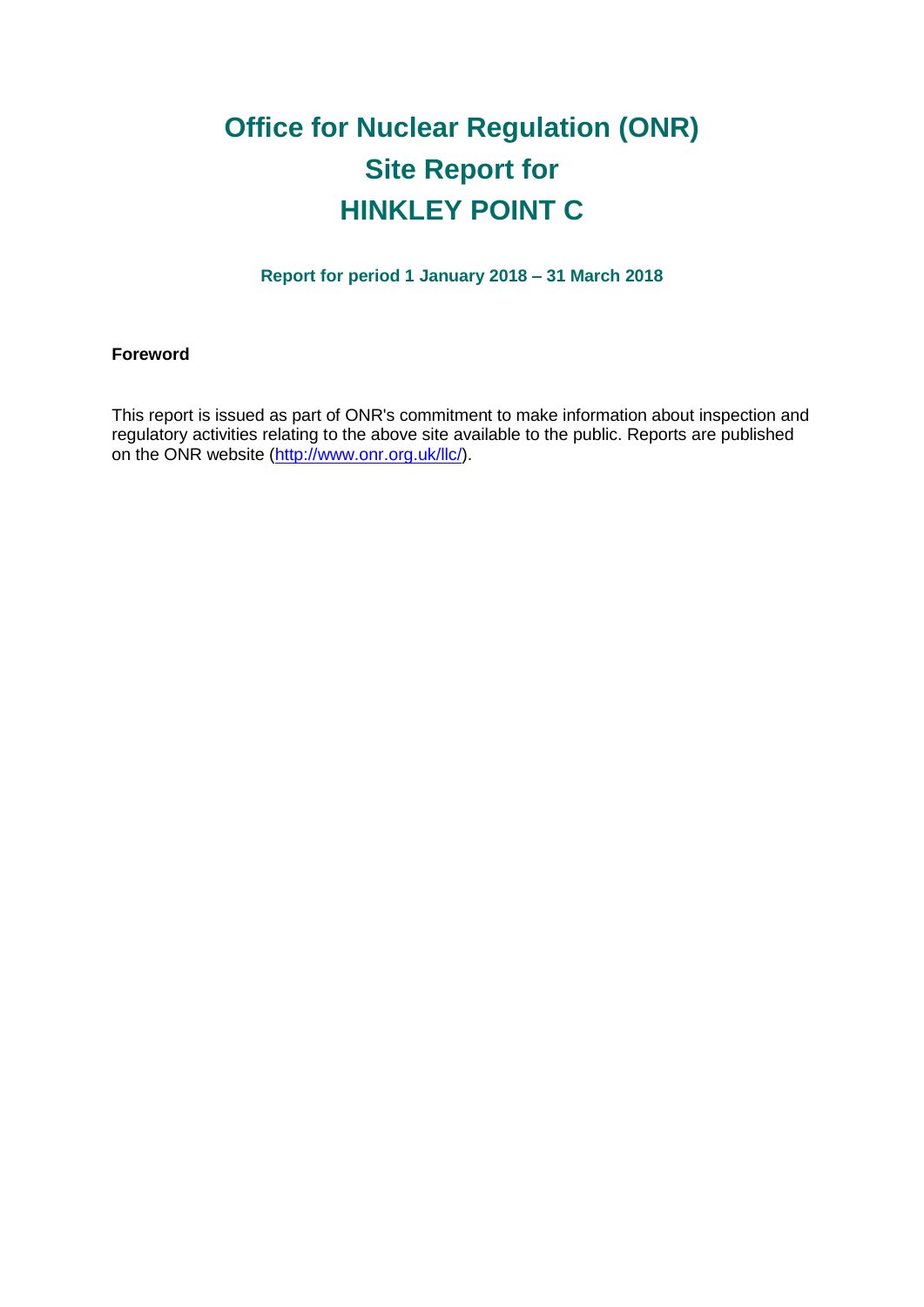## **TABLE OF CONTENTS**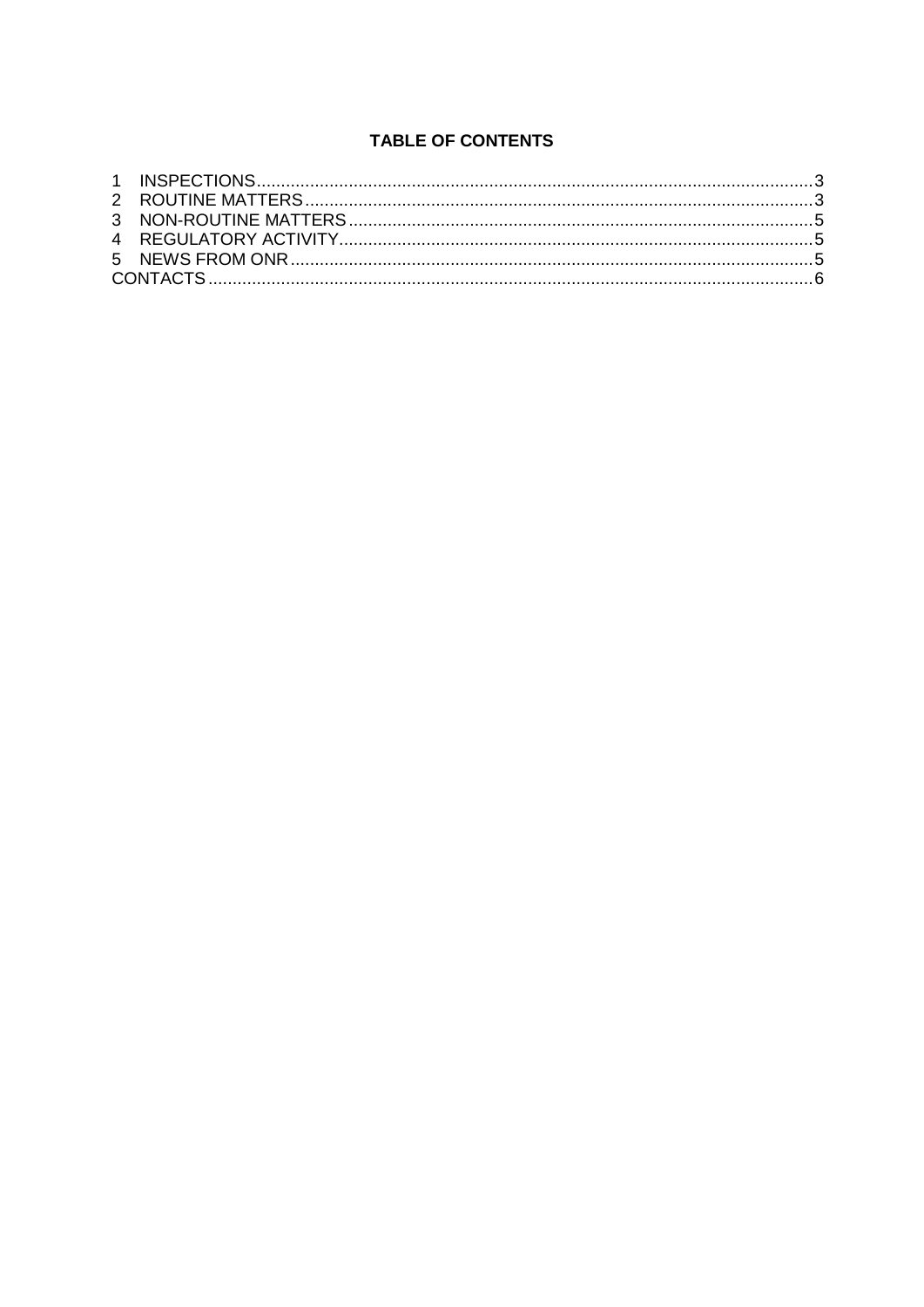## <span id="page-2-0"></span>**1 INSPECTIONS**

The ONR nominated site inspector and/or other ONR specialist inspectors including ONR warranted Health and Safety Executive Construction Division inspectors made inspections on the following dates during the quarter at the Hinkley Point C construction site:

- $\blacksquare$  24 January 2018
- $\Box$  07 09 February 2018
- $\blacksquare$  13 14 February 2018
- **05 March 2018**
- **20 March 2018**

## <span id="page-2-1"></span>**2 ROUTINE MATTERS**

#### **2.1 Inspections**

Inspections are undertaken as part of the process for monitoring compliance with:

- the conditions attached by ONR to the nuclear site licence granted under the Nuclear Installations Act 1965 (NIA65) (as amended);
- the Energy Act 2013;
- the Health and Safety at Work Act 1974 (HSWA74); and
- regulations made under HSWA74, for example the Ionising Radiations Regulations 1999 (IRR99) and the Management of Health and Safety at Work Regulations 1999 (MHSWR99).
- the Regulatory Reform (Fire Safety) Order 2005
- the Nuclear Industries Security Regulations 2003

ONR has implemented a programme of intervention to:

- secure ONR's regulation of the construction and installation of two UK EPR $^{TM}$ reactor units by NNB GenCo (HPC) Ltd.;
- ensure that NNB GenCo (HPC) Ltd. is complying with its legal responsibilities;
- conduct theme focused interventions and cross-theme team inspections aimed at gathering evidence to form a judgement on the on-going development of NNB GenCo (HPC) Ltd.'s competence and capability and the effectiveness of its management arrangements for the controlling procurement, design and manufacture;
- inform ONR's judgement on the adequacy of NNB GenCo (HPC) Ltd.'s site construction related compliance arrangements to support ONR's permissioning decisions in relation to start of pumping station construction and first nuclear island concrete.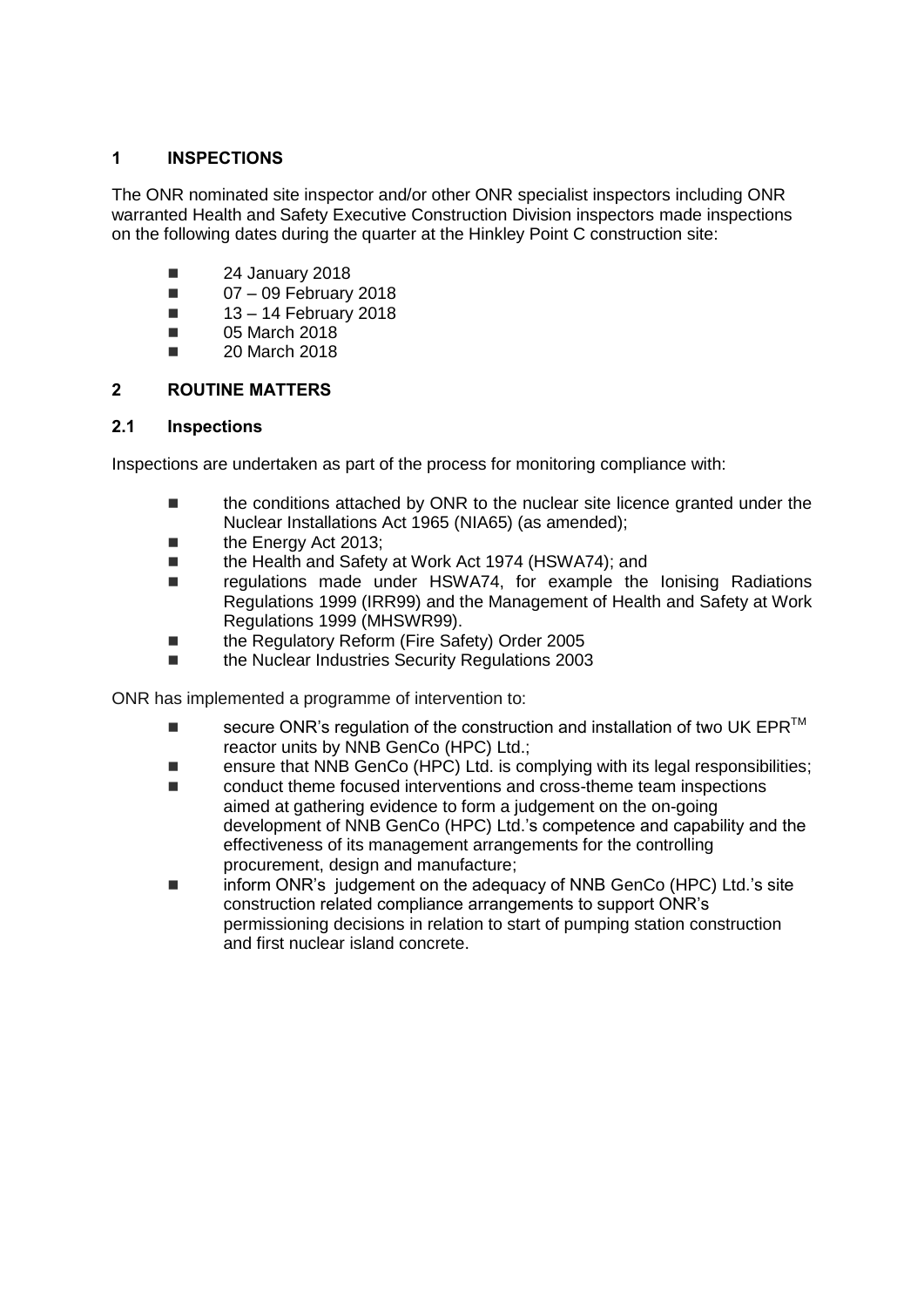In this period, routine site inspections covering the following Licence Conditions (LCs) were performed:

- $\blacksquare$  LC02 Marking the site boundary
- LC08 Warning notices
- $\blacksquare$  LC19 Construction or installation of new plant
- $\blacksquare$  LC26 Control and supervision of operations
- LC28 Examination, inspection, maintenance and testing

As NNB GenCo (HPC) Ltd.'s construction activity increases at the HPC site, ONR's site interventions will have an increasing focus on NNB's ability to adequately control construction at the HPC site in accordance with NNB GenCo (HPC) Ltd.'s justified design.

For LCs 02, 19 and 26, ONR judged that NNB GenCo (HPC) Ltd. had adequately implemented its licence compliance arrangements with only minor areas for improvement being identified.

For LC08 (ONR judged that an inspection rating of AMBER (Seek improvement) was appropriate. This was because whilst NNB GenCo (HPC) Ltd. had developed broadly adequate compliance arrangements its implementation was found to be inconsistent. ONR raised an associated regulatory issue to capture this finding and ensure appropriate regulatory oversight.

For LC28, ONR judged that an inspection rating of AMBER (Seek improvement) was appropriate. This was because there were a number of areas where NNB GenCo (HPC) Ltd.'s implementation of its arrangements for preservation and maintenance during the construction phase had fallen behind project requirements and will require enhanced attention to secure the necessary improvements The site inspector has raised an associated regulatory issue to capture this finding and ensure appropriate regulatory oversight.

As previously reported, in addition to ONR's routine site inspection programme ONR carried out a Chief Nuclear Inspector's (CNI) inspection examining the adequacy of NNB GenCo (HPC) Ltd.'s supply chain management.

ONR's activities were carried out in October and November 2017 over four sites:

- $\blacksquare$   $\blacksquare$  Areva's Creusot Forge,
- $\blacksquare$   $\Box$  NNB GenCo (HPC) Ltd.'s Delivery and Command Centre in Bristol,
- □ Hinkley Point C construction site, and  $\blacksquare$
- □ NNB GenCo (HPC) Ltd.'s Engineering Command Centre in Paris.

This inspection was the first CNI inspection to be completed by ONR and included a site inspection element at the HPC site.

ONR has now issued a press release detailing its findings, containing a link to the overarching summary report which can be found at:

<http://news.onr.org.uk/2018/03/themed-inspection-of-hinkley-point-c/>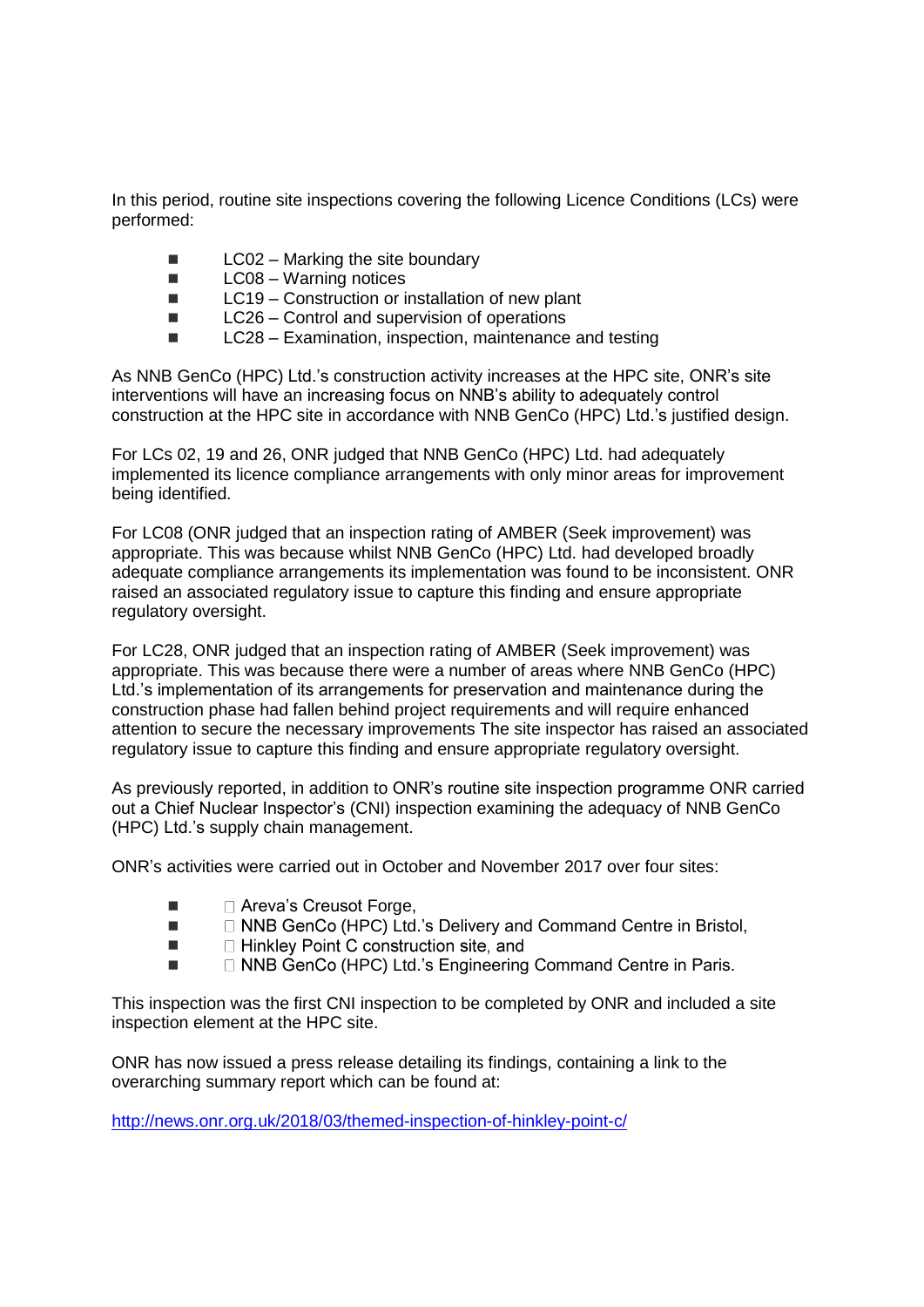ONR continues its engagement with the project via site visits and meetings at NNB GenCo (HPC) Ltd.'s office locations across the following themes:

- Design and Safety Case;
- **DECORGANISATION** Capability:
- Conventional Health and safety and fire safety; and
- Security

These inspections are providing ONR with valuable intelligence on the progress NNB GenCo (HPC) Ltd. is making to continue developing its competence and capability to manage the design, procurement and construction of Hinkley Point C.

## <span id="page-4-0"></span>**3 NON-ROUTINE MATTERS**

Licensees are required to have arrangements to respond to non-routine matters and events. ONR inspectors judge the adequacy of the licensee's response, including actions taken to implement any necessary improvements.

During the reporting period no significant non-routine matters were identified.

## <span id="page-4-1"></span>**4 REGULATORY ACTIVITY**

ONR may issue formal documents to ensure compliance with regulatory requirements. Under nuclear site licence conditions, ONR issues regulatory documents, which either permit an activity or require some form of action to be taken; these are usually collectively termed 'Licence Instruments', but can take other forms. In addition, inspectors may issue Enforcement Notices to secure improvements to safety.

On the 15 February ONR issued a Specification (Licence Instrument 510) under Licence Condition 19(1) specifying that the licensee shall not commence Receipt of First Major Nuclear Steam Supply System Shipment to Site, without the agreement of the ONR.

#### **Table 1 Licence Instruments and Enforcement Notices Issued by ONR during this period**

| <b>Date</b> | Type                                 | <b>Ref No</b>                                                      | <b>Description</b>                                                                                                                                |
|-------------|--------------------------------------|--------------------------------------------------------------------|---------------------------------------------------------------------------------------------------------------------------------------------------|
| 15/02/18    | Licence Instrument:<br>Specification | Nuclear Site Licence<br>  No: 97a<br>Licence Instrument No:<br>510 | "the licensee shall not commence Receipt of<br>First Major Nuclear Steam Supply System<br>Shipment to Site, without the agreement of the<br>ONR." |

No Enforcement Notices were issued during the period of this report.

Reports detailing regulatory decisions taken at Hinkley point c can be found on the ONR website at [http://www.onr.org.uk/pars](http://www.onr.org.uk/pars/index.htm)

#### <span id="page-4-2"></span>**5 NEWS FROM ONR**